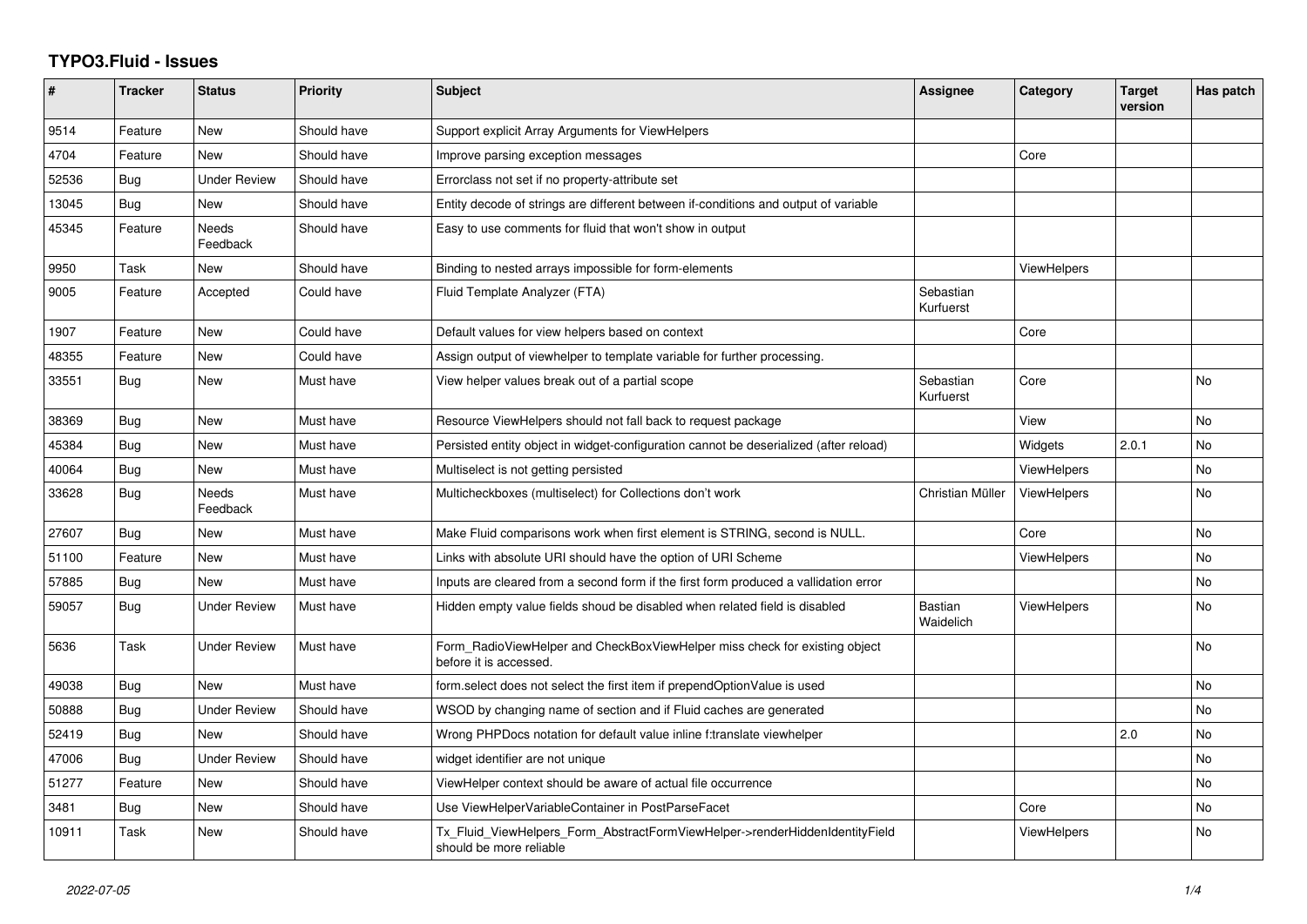| ∦     | <b>Tracker</b> | <b>Status</b>            | Priority    | Subject                                                                                       | <b>Assignee</b>        | Category           | <b>Target</b><br>version | Has patch |
|-------|----------------|--------------------------|-------------|-----------------------------------------------------------------------------------------------|------------------------|--------------------|--------------------------|-----------|
| 52591 | Bug            | New                      | Should have | The Pagination Widget broken for joined objects                                               |                        |                    |                          | <b>No</b> |
| 46091 | Task           | <b>Needs</b><br>Feedback | Should have | Show source file name and position on exceptions during parsing                               |                        |                    |                          | No        |
| 44234 | Bug            | <b>Under Review</b>      | Should have | selectViewHelper's sorting does not respect locale collation                                  |                        | ViewHelpers        | 2.1                      | <b>No</b> |
| 65424 | <b>Bug</b>     | <b>Under Review</b>      | Should have | SelectViewHelper must respect option(Value Label)Field for arrays                             |                        | ViewHelpers        |                          | No        |
| 49756 | Feature        | <b>Under Review</b>      | Should have | Select values by array key in checkbox viewhelper                                             |                        |                    |                          | <b>No</b> |
| 39990 | <b>Bug</b>     | New                      | Should have | Same form twice in one template: hidden fields for empty values are only rendered<br>once     |                        | Core               |                          | No        |
| 33215 | Feature        | New                      | Should have | RFC: Dynamic values in ObjectAccess paths                                                     |                        |                    |                          | No        |
| 54195 | Task           | New                      | Should have | Rename and move FormViewHelper's errorClass value, currently 'f3-form-error'                  | Adrian Föder           | <b>ViewHelpers</b> |                          | No        |
| 43072 | Task           | New                      | Should have | Remove TOKENS for adding templates fallback in Backporter                                     |                        | View               |                          | No        |
| 43071 | Task           | New                      | Should have | Remove TOKENS for adding fallback teplates in B                                               |                        |                    |                          | No        |
| 42743 | Task           | New                      | Should have | Remove inline style for hidden form fields                                                    |                        |                    |                          | No        |
| 39936 | Feature        | <b>New</b>               | Should have | registerTagAttribute should handle default values                                             |                        | ViewHelpers        |                          | <b>No</b> |
| 34682 | Bug            | Under Review             | Should have | Radio Button missing checked on validation error                                              |                        | ViewHelpers        |                          | No        |
| 36655 | Bug            | New                      | Should have | <b>Pagination Links</b>                                                                       |                        | Widgets            |                          | No        |
| 53806 | Bug            | <b>Under Review</b>      | Should have | Paginate widget maximumNumberOfLinks rendering wrong number of links                          | Bastian<br>Waidelich   | Widgets            |                          | <b>No</b> |
| 60271 | Feature        | New                      | Should have | Paginate viewhelper, should also support arrays                                               |                        |                    |                          | No        |
| 5933  | Feature        | Accepted                 | Should have | Optional section rendering                                                                    | Sebastian<br>Kurfuerst | <b>ViewHelpers</b> |                          | No        |
| 42397 | Feature        | <b>New</b>               | Should have | Missing viewhelper for general links                                                          |                        |                    |                          | <b>No</b> |
| 40998 | <b>Bug</b>     | <b>Under Review</b>      | Should have | Missing parent request namespaces in form field name prefix                                   | Sebastian<br>Kurfuerst | ViewHelpers        | 1.1.1                    | No        |
| 28549 | Bug            | New                      | Should have | make widgets cacheable, i.e. not implement childnodeaccess interface                          |                        |                    |                          | No        |
| 33394 | Feature        | Needs<br>Feedback        | Should have | Logical expression parser for BooleanNode                                                     | <b>Tobias Liebig</b>   | Core               |                          | No        |
| 8491  | Task           | <b>Needs</b><br>Feedback | Should have | link.action and uri.action differ in absolute argument                                        | Karsten<br>Dambekalns  | ViewHelpers        |                          | <b>No</b> |
| 37095 | Feature        | New                      | Should have | It should be possible to set a different template on a Fluid TemplateView inside an<br>action | Christopher<br>Hlubek  |                    |                          | No        |
| 55008 | <b>Bug</b>     | <b>Under Review</b>      | Should have | Interceptors should be used in Partials                                                       | Christian Müller       |                    |                          | No        |
| 56237 | Task           | New                      | Should have | in-line (Condition) View Helpers should not evaluate on parsing                               |                        |                    |                          | No        |
| 28553 | Bug            | New                      | Should have | improve XHProf test setup                                                                     |                        |                    |                          | No        |
| 45394 | Task           | New                      | Should have | Forwardport Unit test for standalone view                                                     |                        | View               |                          | No        |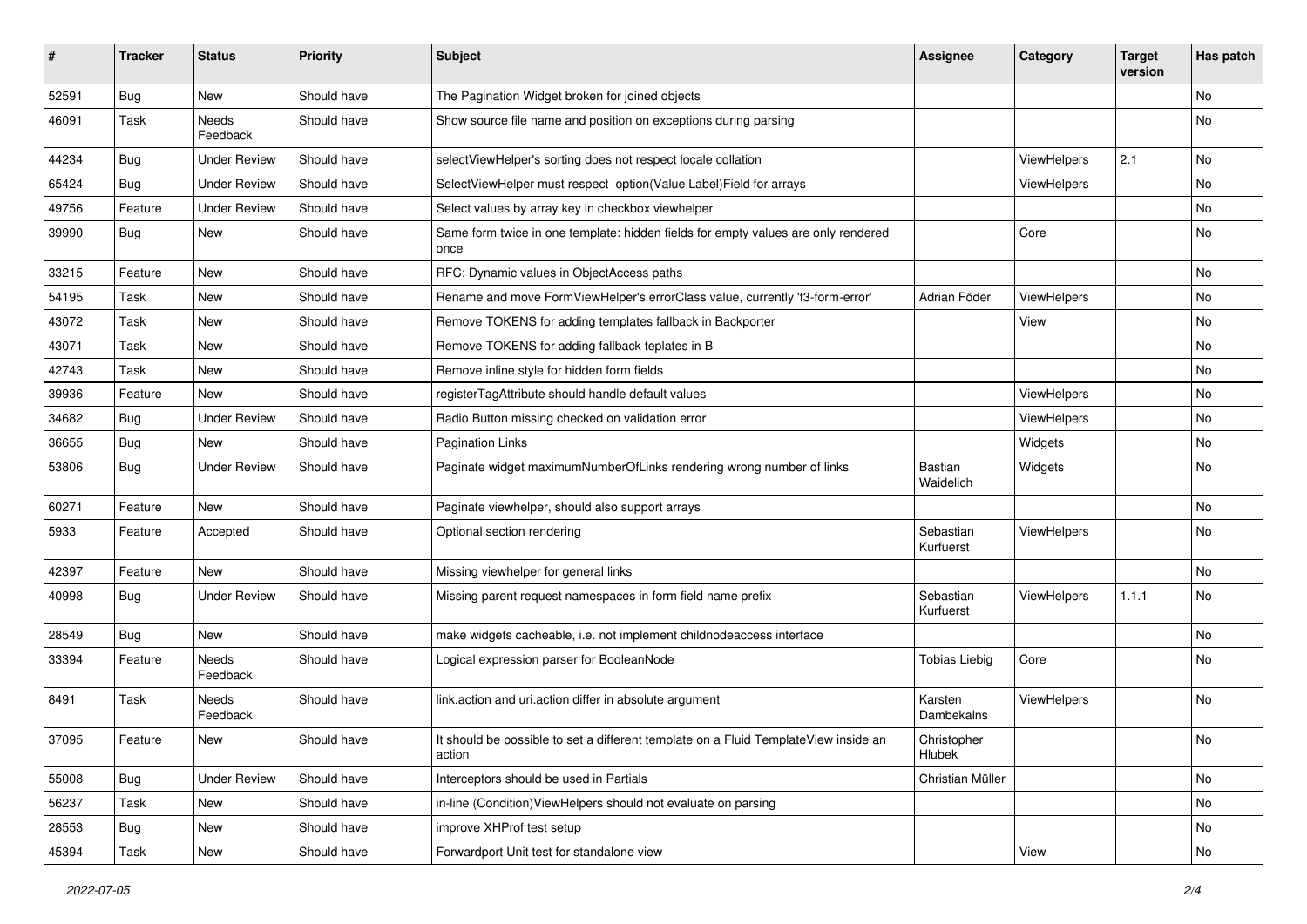| ∦     | <b>Tracker</b> | <b>Status</b>       | Priority    | <b>Subject</b>                                                                                              | <b>Assignee</b>             | Category           | <b>Target</b><br>version | Has patch |
|-------|----------------|---------------------|-------------|-------------------------------------------------------------------------------------------------------------|-----------------------------|--------------------|--------------------------|-----------|
| 47669 | Task           | New                 | Should have | FormViewHelper does not define the default request method                                                   |                             |                    |                          | <b>No</b> |
| 58983 | Bug            | New                 | Should have | format.date does not respect linebreaks and throws exception                                                |                             |                    |                          | No        |
| 8648  | Bug            | New                 | Should have | format.crop ViewHelper should support all features of the crop stdWrap function                             |                             | ViewHelpers        |                          | No        |
| 37619 | Bug            | New                 | Should have | Fatal Error when using variable in name attribute of Section ViewHelper                                     |                             | ViewHelpers        |                          | No        |
| 31955 | Feature        | New                 | Should have | f:uri.widget                                                                                                |                             | Widgets            |                          | No        |
| 58921 | Bug            | New                 | Should have | f:form.* VHs crash if NOT inside f:form but followed by f:form                                              |                             |                    |                          | No        |
| 49600 | Bug            | New                 | Should have | f:form tag shown as a HTML on frontend                                                                      |                             | ViewHelpers        |                          | No        |
| 45153 | Feature        | New                 | Should have | f:be.menus.actionMenuItem - Detection of the current select option is insufficient                          |                             |                    |                          | No        |
| 46289 | Bug            | Needs<br>Feedback   | Should have | Enable Escaping Interceptor in XML request format                                                           |                             | View               | 2.0.1                    | <b>No</b> |
| 54284 | Bug            | <b>New</b>          | Should have | Default Option for Switch/Case VH                                                                           |                             | ViewHelpers        |                          | <b>No</b> |
| 52640 | Feature        | <b>Under Review</b> | Should have | Create an UnlessViewHelper as opposite to the IfViewHelper                                                  | Marc Neuhaus                |                    |                          | No        |
| 36662 | Bug            | Needs<br>Feedback   | Should have | Checked state isn't always correct when property is collection                                              | Kevin Ulrich<br>Moschallski | ViewHelpers        | 1.1.1                    | No        |
| 38130 | Feature        | New                 | Should have | Checkboxes and multiple select fields should have an assignable default value                               |                             |                    |                          | No        |
| 3291  | Feature        | Needs<br>Feedback   | Should have | Cacheable viewhelpers                                                                                       |                             |                    |                          | <b>No</b> |
| 46545 | Feature        | New                 | Should have | Better support for arrays in options of SelectViewHelper                                                    |                             |                    |                          | No        |
| 12863 | Bug            | New                 | Should have | Attributes of a viewhelper can't contain a '-'                                                              | Sebastian<br>Kurfuerst      | Core               |                          | No        |
| 36410 | Feature        | <b>New</b>          | Should have | Allow templates to send arguments back to layout                                                            |                             | ViewHelpers        |                          | No        |
| 43346 | Feature        | <b>Under Review</b> | Should have | Allow property mapping configuration via template                                                           | Karsten<br>Dambekalns       | <b>ViewHelpers</b> | 2.1                      | <b>No</b> |
| 40081 | Feature        | <b>New</b>          | Should have | Allow assigned variables as keys in arrays                                                                  |                             |                    |                          | <b>No</b> |
| 60003 | Feature        | <b>New</b>          | Should have | Add required-Attribute to f:form.password                                                                   |                             | ViewHelpers        |                          | <b>No</b> |
| 46257 | Feature        | <b>Under Review</b> | Should have | Add escape sequence support for Fluid                                                                       |                             | Core               |                          | No        |
| 28552 | Bug            | New                 | Should have | (v5) write ViewHelper test for compiled run; adjust functional test to do two passes<br>(uncached & cached) |                             |                    |                          | <b>No</b> |
| 28550 | Bug            | New                 | Should have | (v4) make widgets cacheable, i.e. not implement childnodeaccess interface                                   |                             |                    |                          | <b>No</b> |
| 28554 | <b>Bug</b>     | New                 | Should have | (v4) implement feature flag to disable caching                                                              |                             |                    |                          | No        |
| 28551 | Bug            | Accepted            | Should have | (v4) backport VHTest                                                                                        | Sebastian<br>Kurfuerst      |                    |                          | No        |
| 34309 | Task           | New                 | Could have  | Unknown ViewHelpers cause exception - should be handled more graceful                                       |                             | ViewHelpers        |                          | No        |
| 8989  | Feature        | Needs<br>Feedback   | Could have  | Search path for fluid template files                                                                        |                             | View               |                          | No        |